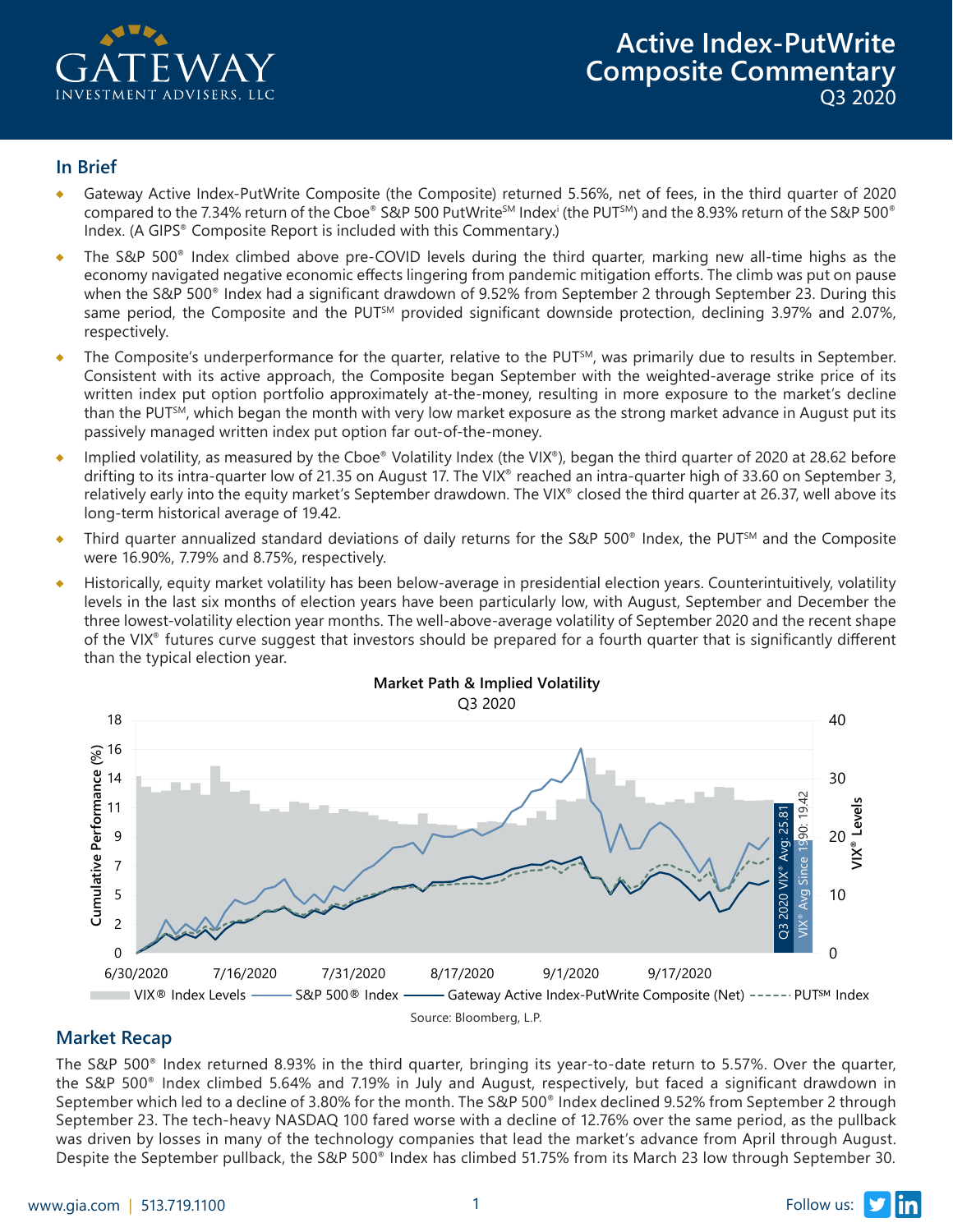Macroeconomic data showed consistent improvement from the negative effects of COVID-19 mitigation efforts. The third estimate of Gross Domestic Product for the second quarter of 2020 showed that the U.S. economy shrunk at an annualized rate of -31.4%, slightly better than the second estimate of -31.7% and within consensus range. The unemployment rate reflected ongoing economic normalization efforts and declined from 10.2% in July to 8.4% in August, outperforming consensus expectations, while the participation rate climbed to 61.7%. The August Consumer Price Index, released on September 11, showed a 1.3% year-over-year increase, above the consensus estimate of 1.2%. With over 99% of companies reporting, second quarter aggregate operating earnings were on track to decline 9.63% quarter-over-quarter and 18.93% year-over-year. More than 84% of the companies that have reported earnings met or exceeded analyst estimates.

Implied volatility, as measured by the VIX®, averaged 25.81 in the third quarter of 2020. Consistent with its normal relationship, average implied volatility exceeded realized volatility, as measured by the standard deviation of daily returns for the S&P 500® Index, which was 16.90% for the quarter. Implied volatility generally trended down over the first half of the third quarter of 2020 before rising in September. The VIX® began the third quarter of 2020 at 28.62 before dipping to an intra-quarter low of 21.35 on August 17. The VIX<sup>®</sup> then climbed to its third quarter high of 33.60 on September 3 before closing at 26.37, well above its historical average of 19.42.

The PUT<sup>SM</sup> had a return of 7.34% for the third quarter, underperforming the S&P 500<sup>®</sup> Index by 159 basis points (bps) and bringing its year-to-date return to -5.45%. On the third Friday of each month, the PUT<sup>SM</sup> wrote a new index put option as the option it wrote the previous month expired. The premiums<sup>ii</sup> the PUT<sup>SM</sup> collects on written options have significant influence on its return potential over a period when the equity market advances and help to mitigate losses during market declines. Premiums collected as a percentage of the PUT's<sup>SM</sup> underlying value were 2.69%, 1.91% and 2.39% in July, August and September, respectively. With monthly returns of 4.10%, 2.02% and 1.06% for July, August and September, respectively, strong downside protection from the PUT<sup>SM</sup> in September did not make up for its significant underperformance in August, resulting in underperformance for the quarter. Underperformance in August was primarily due to the premiums collected by the PUT<sup>5M</sup> in July and August providing insufficient return potential to keep pace with the S&P 500<sup>®</sup> Index's rapid advance. The equity market's 7.19% return in August put the PUT's<sup>SM</sup> September expiration index put option far out-of-the-money, resulting in very low market exposure when the market peaked on September 2. The written put option thus provided significant downside protection during the first leg of the equity market selloff. From the beginning of the month through September 18, the expiration date of its option, the PUT<sup>SM</sup> returned 0.06% while the S&P 500 $^{\circ}$  Index fell 5.08%. The premium collected when the PUT<sup>SM</sup> wrote its new index put option with an October expiration provided downside protection as the equity market continued to decline through September 23 and allowed for participation in the equity market advance over the last week of September. From September 18 through month-end, the PUT<sup>SM</sup> returned 1.00% while the S&P 500<sup>®</sup> Index returned 1.35%.

The Bloomberg Barclays U.S. Aggregate Bond Index returned 0.62% in the third quarter of 2020, bringing its year-to-date return to 6.79%. The yield on the 10-year U.S. Treasury Note (the 10-year) started the quarter at 0.68% and reached an intra-quarter low of 0.51% on August 4 before climbing to an intra-quarter high of 0.75% on August 27. The yield on the 10-year then drifted lower to close the quarter at 0.68%.

### **Gateway Active Index-PutWrite Composite Performance**

The Composite returned 5.56%, net of fees, in the third quarter, underperforming the PUTSM by 178 bps and bringing its year-to-date return to -0.37%. Despite underperformance for the quarter, the Composite ended the quarter with a 508-basis point return advantage over the PUT<sup>SM</sup> on a year-to-date basis. With monthly returns of 3.89%, 2.89% and -1.25%, respectively, the Composite's underperformance relative to the PUT<sup>SM</sup> was primarily due to results in September. Consistent with its active approach, the Composite began September with the weighted-average strike price of its written index put option portfolio approximately at-the-money, resulting in more exposure to the market's decline than the PUTSM, which began the month with very low market exposure as the strong market advance in August put its written index put option far out-of-the-money. The Composite and the PUT<sup>SM</sup>, returning -3.97% and -2.07%, respectively, both provided significant downside protection relative to the S&P 500® Index return of -9.52% during the September 2 through 23 drawdown.

Gateway's investment team was active in adjusting the Composite's written index put option portfolio throughout the quarter. In periods when the equity market advanced, the team focused on exchanging index put options well in advance of their expiration dates for ones with later expiration dates and higher strike prices. This was in an effort to maintain a typical amount of equity market exposure and protect the Composite from the potentially adverse impact of a sharp reversal in market direction. As the equity market turned south in September, the investment team took advantage of the relatively elevated volatility levels by making several index put option trades that increased potential cash flow while maintaining a typical risk profile. The Composite's written index put options contributed positively to return during July and August, while detracting from returns in September. For the third quarter, the Composite's underlying Treasury bill portfolio contributed a total return of 0.04%.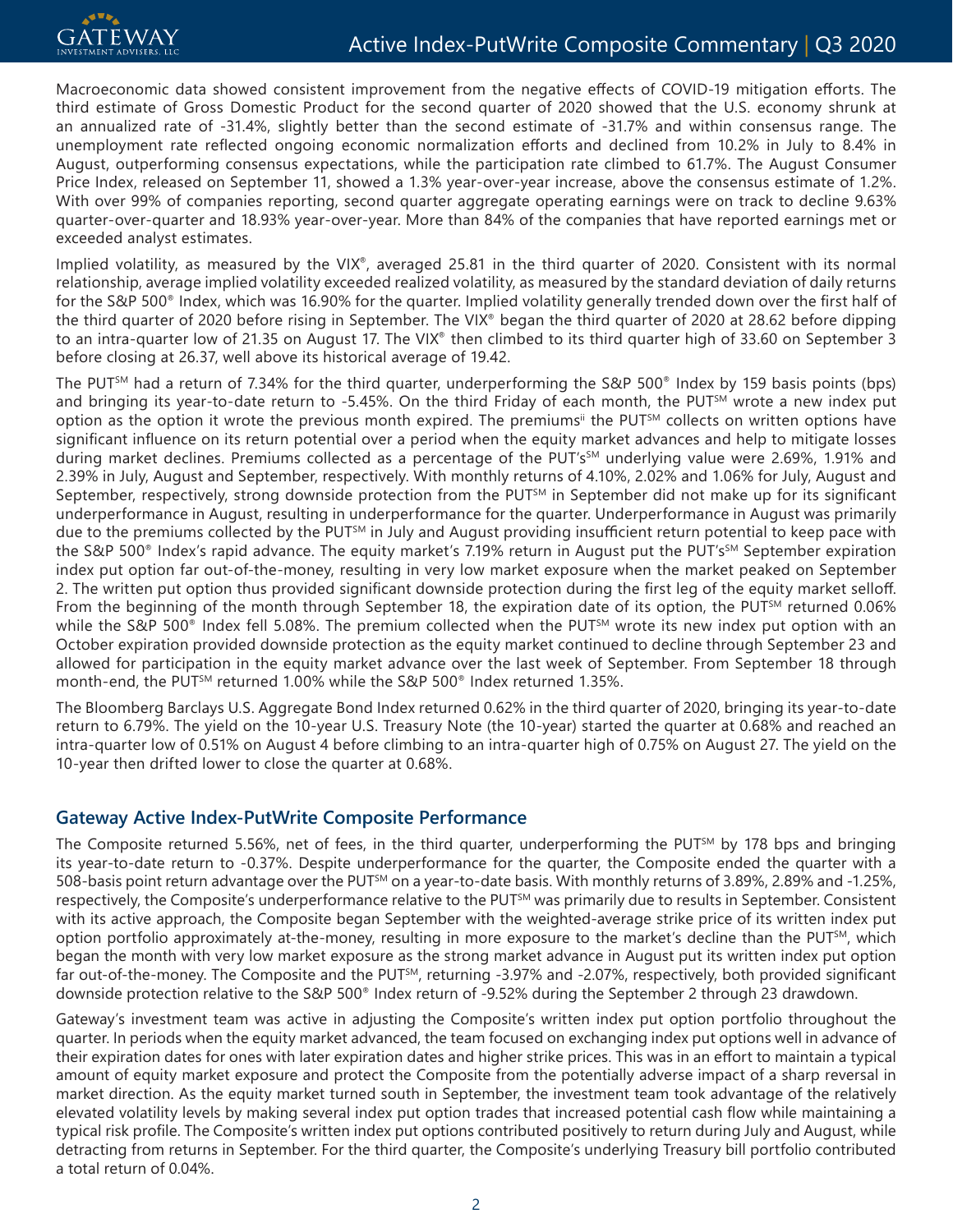

As of quarter end, the full value of the Composite's maximum potential loss on written index put options was secured with Treasury bills and cash. The Composite's diversified portfolio of written index put options had a weighted-average strike price between 1.5% in-the-money and 1.5% out-of-the-money, weighted-average time to expiration of 37 days and annualized premium to earn between 25% to 30%. Relative to the beginning of the quarter, this positioning represented slightly lower market exposure and higher cash flow potential.

| Performance & Risk                            | Q3<br>2020 | Year     | Years  | Years  | Inception<br>(4/1/2015) | Inception<br><b>Riskill</b> |  |
|-----------------------------------------------|------------|----------|--------|--------|-------------------------|-----------------------------|--|
| Gateway Active Index-PutWrite Composite (Net) | 5.56%      | 4.65%    | 3.93%  | 6.88%  | 6.01%                   | 9.29%                       |  |
| Cboe® S&P 500 PutWrite Index                  | 7.34%      | $-1.24%$ | 1.09%  | 4.79%  | 4.55%                   | 10.32%                      |  |
| $S\&P 500^{\circ}$ Index                      | 8.93%      | 15.15%   | 12.28% | 14.15% | 13.54%                  | 14.65%                      |  |

Periods over one year are annualized. Past performance is no quarantee of future results. See GIPS® Composite Report included with this commentary. Data as of September 30, 2020. Sources: Bloomberg, L.P., Morningstar Direct<sup>sM</sup> and Gateway Investment Advisers, LLC.

# **Market Perspective**

Typically, presidential election years feature below-average equity market volatility. Volatility levels tend to decline from the first half to the second half of election years, with volatility levels in the first half more similar to non-election years. Needless to say, 2020 has not been typical. Moreover, volatility futures markets are indicating an expectation that abnormal volatility levels will continue over the remainder of the year. How should investors prepare for a potentially volatile fourth quarter?

*Figure 1* illustrates the counter intuitive pattern of typical presidential election years. On average, presidential election years experience their highest volatility months in the first four months of the year, followed by declining volatility in the summer months and rising volatility toward year-end, though volatility levels in the last three months have tended to stay below average in most election years. Of course, every year is different and 2008 stands out as a year that did not follow the typical election year pattern. However, the extreme volatility levels in the final months of 2008 were driven far more by the Great Financial Crisis than by election year dynamics. To eliminate the impact of the Great Financial Crisis on the volatility pattern of election years, 2008 was removed from the dataset represented by the light blue bars.



**Figure 1: Average Monthly Standard Deviation of S&P 500® Index Daily Returns**

Source: Bloomberg, L.P.

One aspect of volatility levels in 2020 has been consistent with the typical pattern of presidential election years: declining volatility in the summer months followed by an increase in September (see *Figure 3*, below). Interestingly, volatility this August was below average, even for an election year, while September volatility was above average, relative to both election years and non-election years. The well-above-average volatility of September and the recent shape of the volatility futures curve suggest that investors should be prepared for a fourth quarter that is significantly different than a typical election year. At the end of September 2020, month-end expirations of the VIX ® futures contracts, reflected expectations of above-average volatility for the remainder of the year.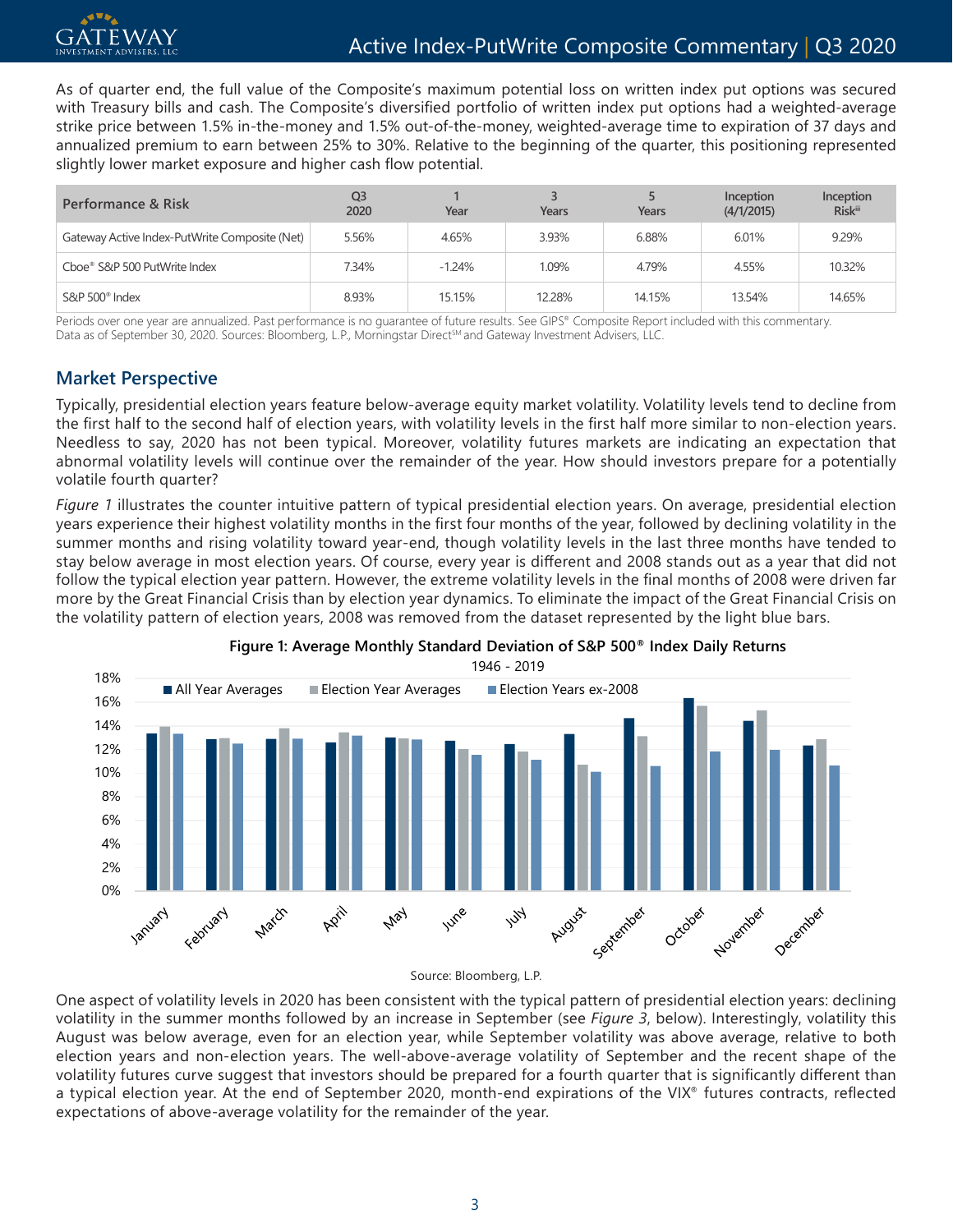



The year 2000 stands out as a year in which the presidential election had an impact on equity market volatility. It may be an apt comparison to this year as expectations of elevated volatility in the fourth quarter may be associated with the possibility of an uncertain election outcome rather than the market's anticipated response to a clear victory by one candidate. Weeks after election day, the election of 2000 was ultimately decided by a Supreme Court decision that resulted in Florida's electoral college votes being allocated to George W. Bush. Bush's opponent, Al Gore, conceded on December 13, 2000. With the COVID-19 pandemic leading to expanded vote-by-mail options, some investors anticipate greater-than-usual potential for a delay in this year's election results.





Source: Bloomberg, L.P.

In addition to elevated volatility, the fourth quarter of 2000 also featured a decline of 7.82% for the S&P 500® Index, with a November return of -7.88% and a slight loss and a slight gain for the months of October and December, respectively.

Will election results, or lack thereof, lead to higher equity market volatility? As always, Gateway will take a wait-and-see approach rather than try to anticipate the outcome of events and market direction. We believe it is prudent for long-term investors to be prepared to stay invested through a wide range of possible outcomes. Our risk-first approach is focused on keeping the risk profiles of our strategies as consistent as possible. A potential benefit of the elevated volatility that has existed recently is that it has resulted in increased cash flow potential for the option-writing components of our strategies: higher volatility results in higher option premiums and increased cash flow from option writing. Higher cash flow can result in attractive equity market participation in the event that market volatility is expressed to the upside, at the same time, higher cash flow can result in significant downside protection if volatility is associated with a downside event. As the remainder of 2020 unfolds, Gateway's investment team will be vigilantly monitoring option markets for opportunities to enhance cash flow in an effort to help our investors meet their long-term goals.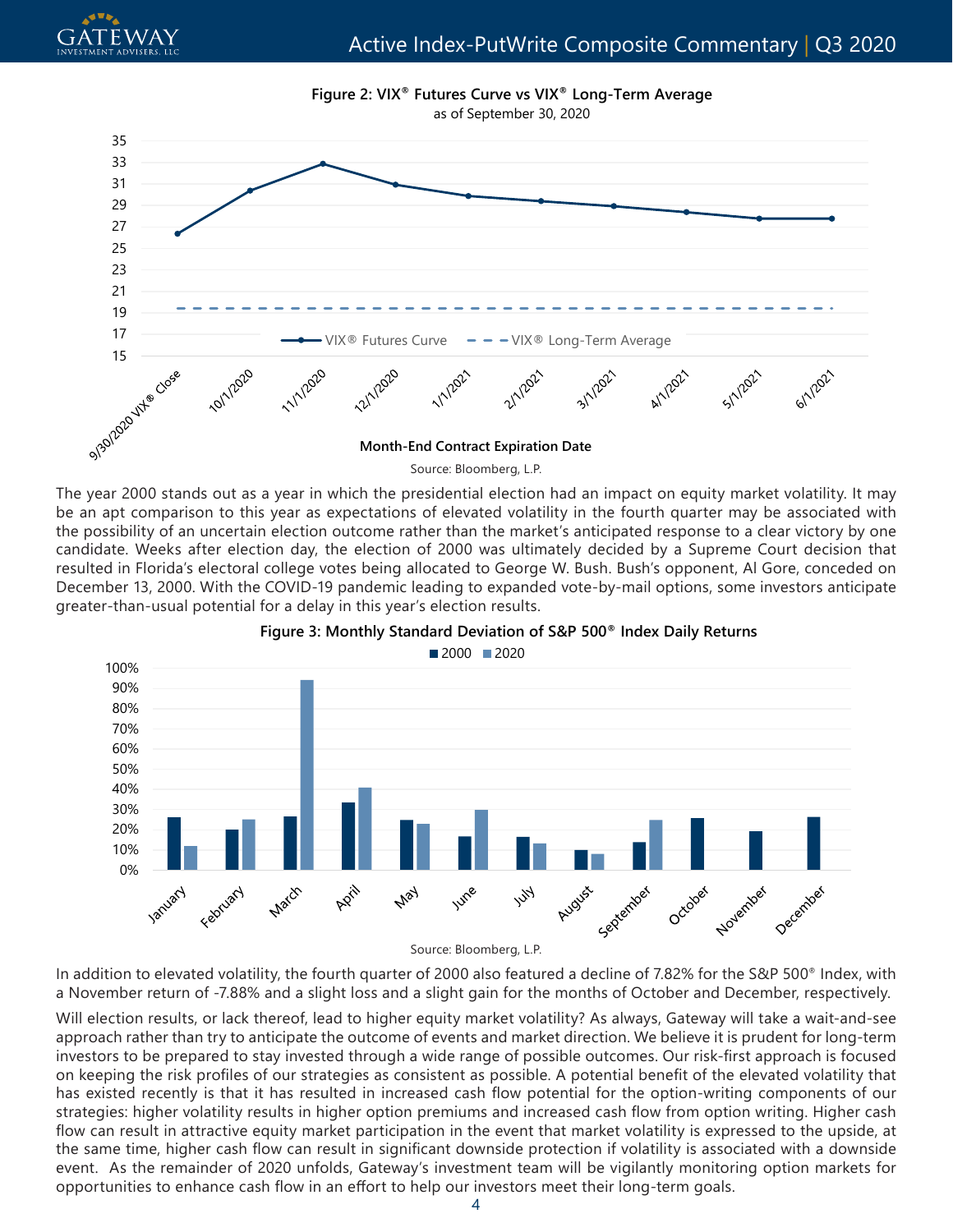

#### **Important Information**

 $^{\rm i}$  The PUTSM is a passive total return index designed to track the performance of a hypothetical portfolio that sells S&P 500® Index put options against collateralized cash reserves held in a money market account. The PUT<sup>SM</sup> strategy is designed to sell a monthly sequence of S&P 500<sup>®</sup> Index puts and invest cash at one- and three-month Treasury Bill rates. The monthly sequence entails writing one-month S&P 500® Index put options with a strike price approximately at-the-money each month on the Friday of the standard index option expiration cycle and holding that position until the next expiration. The number of put contracts with identical strike prices and expiration dates sold varies from month to month but is limited so that the amount held in Treasury Bills can finance the maximum possible loss from final settlement of the S&P 500® Index puts.

ii Premiums are calculated as a percentage of the written index put option's strike price. The number of put options written is limited such that the maximum potential loss of the written puts cannot exceed cash on hand. The writer of an index put option is obligated to deliver cash in an amount equal to the difference between the put contract's strike price and the value of the index at expiration. The maximum potential loss of a written index put option would occur if the value of the index, in this case the S&P 500® Index, fell to zero. Since the writer of an index put option is obligated to deliver cash in an amount equal to the difference between the put contract's strike price and the value of the index at expiration, the maximum potential loss would be equal to the strike price times the number of contracts written.

iii Based on standard deviation of monthly returns since Composite inception date of April 1, 2015.

All data as of September 30, 2020, unless noted otherwise.

For more information and access to additional insights from Gateway Investment Advisers, LLC, please visit www.gia.com/insights.

Gateway Active Index-PutWrite Composite contains a fully discretionary option writing account that sells (writes) index put options. The written put options are exchange-traded and fully cash-secured. Indexes utilized for put option activity are liquid U.S. equity indexes that include all sectors of the economy. Put writing activity provides cash flow and equity market correlation. The Composite was created on April 1, 2015. The Composite net of fee performance results reflect the reinvestment of any earnings, and reflect the deduction of a model advisory fee of 0.35%. Fees, including the model advisory fee netted from this Composite, may be less or more than fees that other accounts would pay for this strategy in the future. A more detailed description of Gateway's standardized fees is included in Form ADV, Part 2.

For comparison purposes, the Composite may be measured against the following indexes: Cboe® S&P 500 PutWrite<sup>SM</sup> Index (PUT<sup>SM</sup> Index), a passive total return index designed to track the performance of a hypothetical put-write strategy on the S&P 500® Index; S&P 500® Index, a popular indicator of the performance of the large capitalization sector of the U.S. stock market. Performance results are expressed in U. S. dollars;

Selling index put options can reduce the risk of equity market volatility, but limits the opportunity to profit from an increase in the market value of stocks in exchange for up-front cash at the time of selling the put option. Unusual market conditions or the lack of a ready market for any particular option at a specific time may reduce the effectiveness of the Composite's option strategy, and for these and other reasons the Composite's option strategy may not reduce the volatility to the extent desired. Performance data shown represents past performance and is no guarantee of, and not necessarily indicative of, future results.

Gateway Investment Advisers, LLC (Gateway) is an independent registered investment adviser and a successor in interest to Gateway Investment Advisers, L.P. as of February 15, 2008.

The GIPS® Composite Report for the Gateway Active Index-PutWrite Composite is included with this document. Additional copies are available upon request by calling 513.719.1100.

© 2020 Morningstar, Inc. All Rights Reserved. The information contained herein: (1) is proprietary to Morningstar and/or its content providers; (2) may not be copied or distributed; and (3) is not warranted to be accurate, complete or timely. Neither Morningstar nor its content providers are responsible for any damages or losses arising from any use of this information. Performance data shown represents past performance and is no guarantee of, and not necessarily indicative of, future results.

Data sources: Gateway Investment Advisers, LLC, Bloomberg, L.P., and Morningstar Direct<sup>sM</sup>

The S&P 500 Index is a product of S&P Dow Jones Indices LLC ("SPDJI"), and has been licensed for use by Gateway Investment Advisers, LLC (Gateway). Standard & Poor's®, S&P® and S&P 500® are registered trademarks of Standard & Poor's Financial Services LLC ("S&P"); Dow Jones® is a registered trademark of Dow Jones Trademark Holdings LLC ("Dow Jones"); and these trademarks have been licensed for use by SPDJI and sublicensed for certain purposes by Gateway. Gateway's Active Index-PutWrite Composite is not sponsored, endorsed, sold or promoted by SPDJI, Dow Jones, S&P, their respective affiliates, and none of such parties make any representation regarding the advisability of investing in such product nor do they have any liability for any errors, omissions, or interruptions of the S&P 500 Index.



312 Walnut Street, Suite 3500 Cincinnati, OH 45202 513.719.1100

888 Boylston Street Boston, MA 02199 [www.gia.com](http://www.gia.com) | **Follow us:**